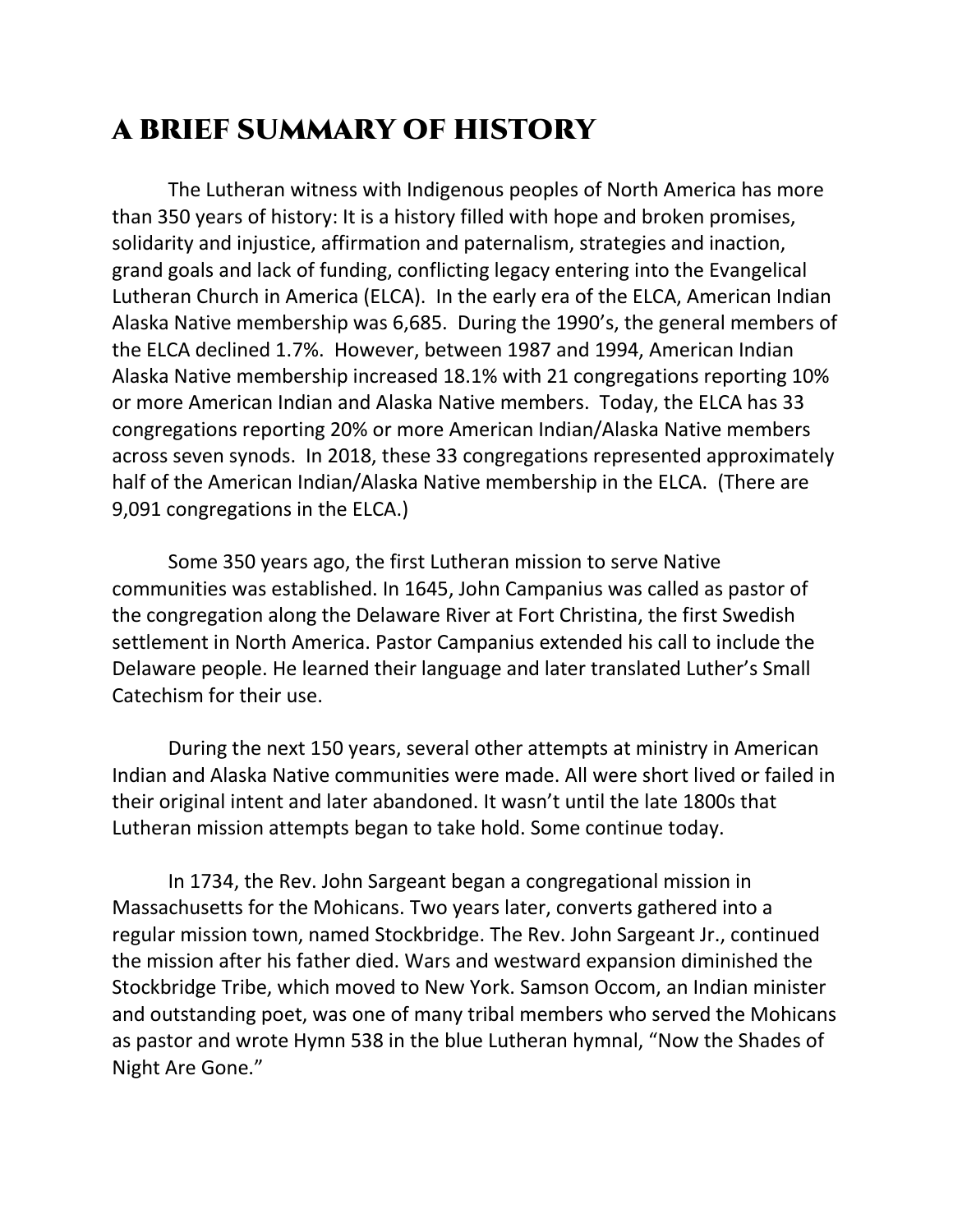In 1821, the tribe moved to Wisconsin. Originally served by the Methodist and Presbyterian missionaries, the Stockbridge appealed for funds to support a pastor, but their appeals were refused. So, the tribe approached a Lutheran pastor at Shawano, Theodore Nickel. Pastor Nickel held his first service in April 1898. The next year, The Lutheran Church—Missouri Synod called a pastoral candidate from Springfield Lutheran Seminary. The Lutheran Indian Mission Church was built in 1901 on what is now called Mission Lake. Soon a Christian school opened, followed by a boarding school. In 1933, the boarding school closed, though a day school continued. Today, the original mission has grown to three congregations:

- Immanuel Mohican Lutheran, the oldest, still holds worship in the original mission church;
- St. John's Lutheran Church of Morgan, begun in 1931;
- and the largest, the Lutheran Church of the Wilderness, organized in 1937 in memory of the first mission church at Stockbridge, Massachusetts.

The Danish missionary Niels L. Nielsen went to Oklahoma to start a mission with the Cherokee in 1892. Six years passed before he performed his first baptism. The Moravians, who had begun ministry to the Cherokee in 1842, asked the Danish Lutherans to continue their work. Oaks, Okla. currently has two strong Lutheran communities—Eben Ezer Lutheran Church and Oaks Indian Center.

John Plocher, of the Wisconsin Evangelical Lutheran Synod, began work with the Apache in Arizona in 1893. He, too, needed six years before his first baptism, but his years of extensive work in the southwest have resulted in three Lutheran communities in the state today—House of Prayer Lutheran Church in Rock Point, Navajo Lutheran Church in Many Farms, and Southwest Indian Ministries in Phoenix.

In 1894, Tollef L. Brevig arrived in Teller, Alaska, on the Seward Peninsula. He came as a school teacher, but his missionary efforts had a lasting impact. In 1917, the Norwegian Lutheran Church in America took over his work. The peninsula now boasts five active congregations in Teller, Brevig Mission, Shishmaref, Wales, and Nome, with a new mission start in Anchorage.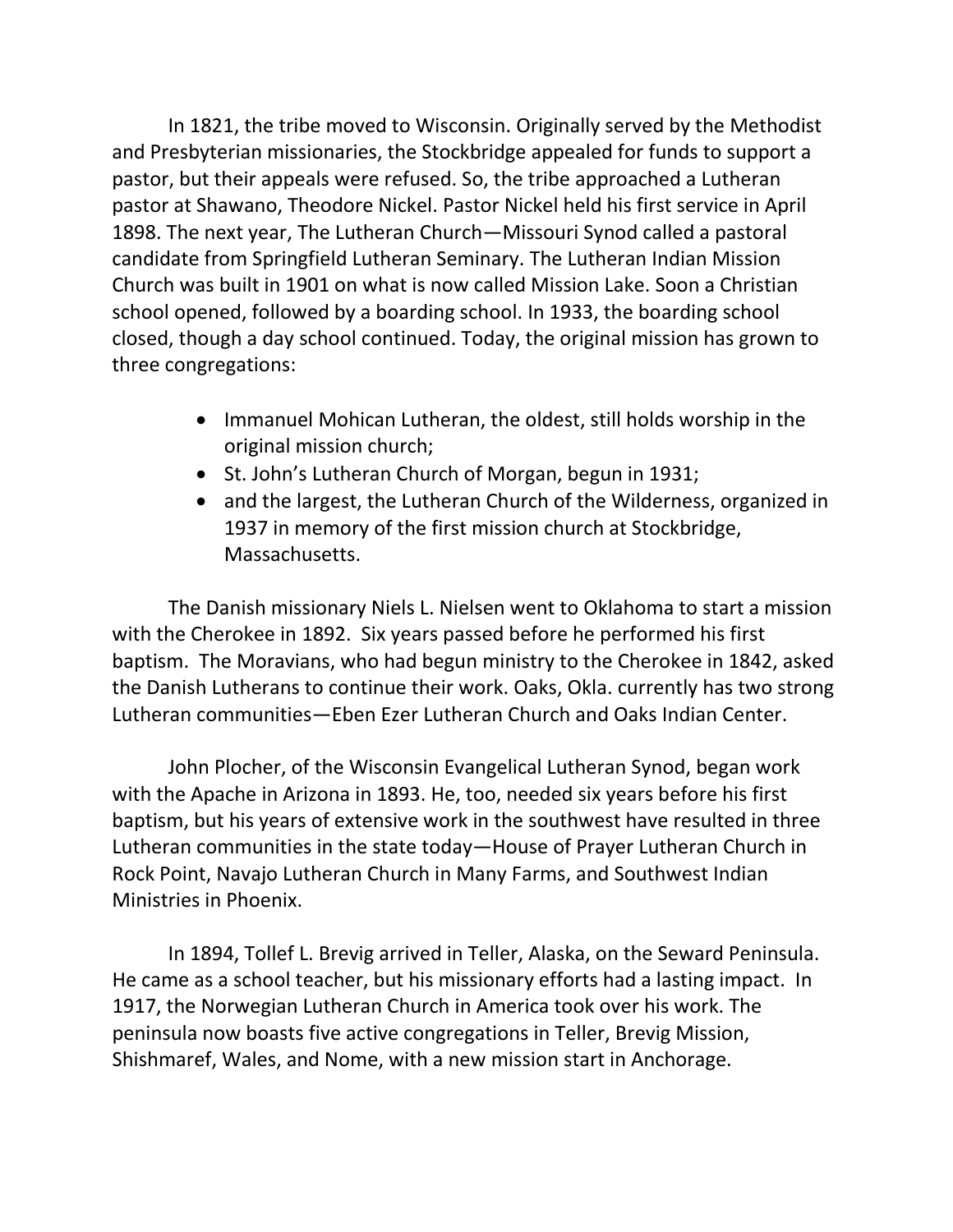Lutheran churches entered an historic era of finding a common voice in the fight for American Indian sovereignty and self determination after the 1950s, when the U.S. Government terminated its partnership with many Indigenous nations; this was a decade of a dramatic rise in "Indian consciousness." American Indians and Alaska Natives wanted to protect their traditions, strengthen their sovereignty and end the eras of oppression of Indigenous people.

In the late 1960's, the American Indian Movement (AIM) was starting to rise out of incidents of violence from police toward American Indians in Minneapolis, Minnesota. LUCHIP—Lutheran Church and Indian People— was also taking shape at this time. Members of AIM confronted participants at a LUCHIP meeting and, later, those attending the ALC's 1969 convention to urge Lutherans to help American Indian Alaska Natives help themselves. What resulted from these confrontations was the National Indian Lutheran Board (NILB), formed in 1970 between the bodies and leadership of the American Lutheran Church, Lutheran Church Missouri Synod, and the Lutheran Church in America, and housed under the Lutheran Council in the USA. While most people during the 1970's saw the activists of the AIM, what was building strength were the organizers and the national network to work on Indian issues and direct resources. Church bodies that didn't work together in other ways, partnered to fund and strengthen the NILB.

Eugene Crawford, Sisseton, Wahpetan Sioux, served as executive director. The board's diversity was its strength. It included both Lutheran clergy and lay leaders, not all of whom were Lutheran; 75% of the members were American Indian and Alaska Native. The work of the NILB strengthened the social ministry of the church bodies responding to needs from hunger, poverty and long term income project in communities through small grant investments. During its 17 year history, NILB distributed about \$200,000 each year to American Indian Alaska Native communities, including funding used to organize for the passing of meaningful policies at the federal level for American Indians and Alaska Natives to move toward self determination and strengthened sovereignty. The NILB also held seminars for tribes going through the Federal Acknowledgment Program.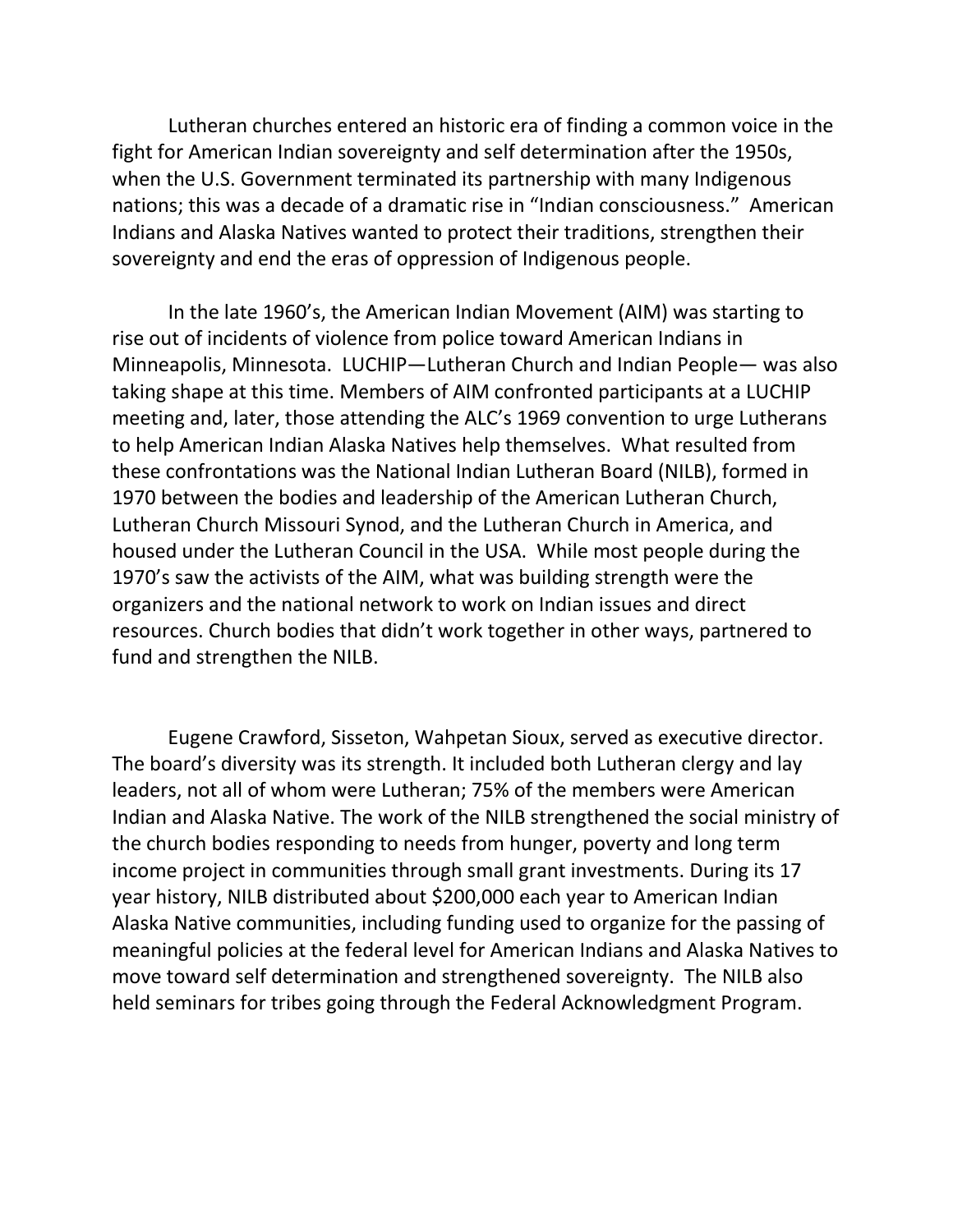When the Lutheran churches merged in 1987, the ELCA absorbed the NILB and formed the Commission for Multicultural Ministries (CMM). CMM's role was to inform, consult, and provide a resource to the Evangelical Lutheran Church in America for ethnic groups. CMM established ministry programs for each ethnic group. These were originally called "desks," and Rose Robinson, Hopi, was the first director for American Indian and Alaska Native ministries, from 1988 to 1989. Gordon Straw, Brothertown Indian Nation of Wisconsin, served as director, then consultant, for the American Indian and Alaska Native Desk from 1990 to 1995. During his tenure, Straw maintained the American Indian and Alaska Native Grants Program and served as liaison between the ELCA structure and Native communities. The transition establishing the CMM resulted in the loss of an incredible network of organizations and resources; it also ended the church's financial commitment to funding efforts to strengthen tribal communities.

The new ELCA constitution also called for each ethnic group forming an association. The one serving American Indians and Alaska Natives is called the American Indian and Alaska Native Lutheran Association.

In 1995, the American Indian and Alaska Native Desk was renamed the department for American Indian and Alaska Native ministries by its new director, Kathleen Fleury, Little Shell Band of Chippewa Indians in Montana. The current director is Prairie Rose Seminole, Three Affiliated Tribes of North Dakota and descendent of the Sahnish/Arikara, Northern Cheyenne and Lakota Nations.

There have been many other faith groups who have come into Indigenous communities during the last several hundred years, having a long-term effect on Native people, both positive and negative. The Lutheran experience has been limited, with few ministries making it out of the long and complicated history of Christian engagement with Indigenous people. As Lutherans, we need to recognize that other denominations took more seriously the role to missionize and Christianize Indigenous peoples so that we acknowledge the unique history the Lutheran church has had and continues to have in and with Indigenous communities.